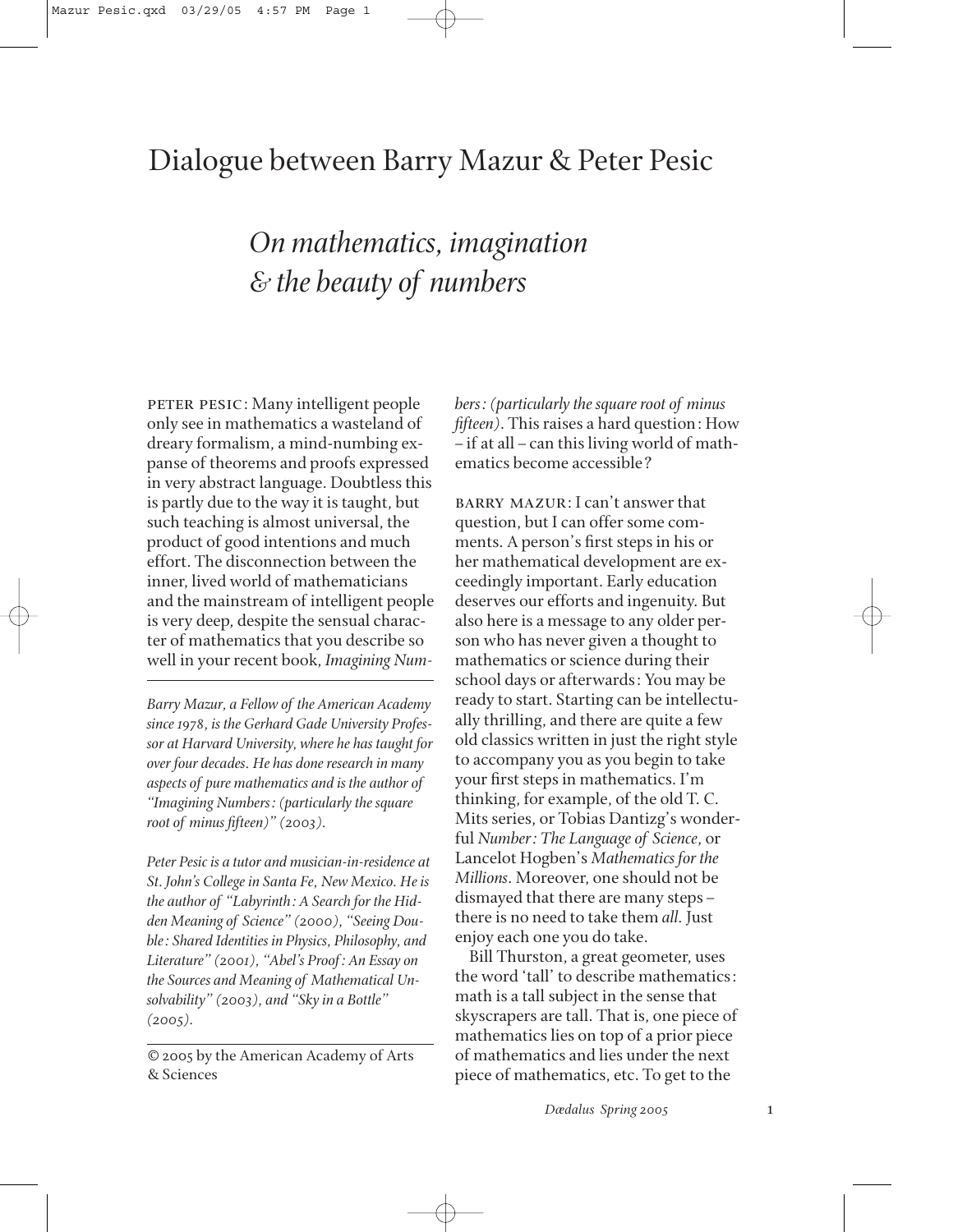*Dialogue between Barry Mazur & Peter Pesic* ½ftieth story you must traverse all the prior forty-nine, and in the right order. I like this image, but would want to insist that it may be more of a Gaudi-esque structure, with a wide choice of alternate staircases joining and crossing so if you are ever uncomfortable with one route –if the risers are too high, or not high enough–there are other, more accommodating stairwells. And besides, even the view from the first story is a marvel.

pp: What is your earliest memory of mathematics?

BM: The very earliest was when I was seven or eight years old. My father, who was always fascinated with numbers, would shower me with arithmetical queries like, What is the number that when you double it and add one gives you eleven? I don't think I was particularly adept at finding the answers to these problems, but I did love them. My method was, of course, trial and error. Then, after an especially long barrage of such queries, my father smiled at me and said, "I'll tell you a secret. Here is how you can do these problems more quickly." The "secret" he imparted to me was to invoke the magical X of algebra, restate the problem in the language of algebra, and then to simplify the algebraic sentence, where by simplify he meant solve for X. That X became, after simpli½cation, an actual number, which astonished me. My father also insisted on the ritual palindrome of analysis and synthesis, in the sense that once the value of X was found, I was to redo the steps of the derivation in reverse order to check that the number I came up with for X really worked.

I suppose that I had an especially literal mind, for I actually did think that this information was some sort of secret. A family secret, perhaps, as there might

be family secret recipes for particular dishes. I remember being stunned a few years later in a math class, for somehow the teacher had gotten wind of this secret and seemed to be in the process of explaining it to the entire class.

pp: As you confronted this secret, how did it act on you, and especially on your imagination?

BM: I think it acted more on my sense of wonder than on any concrete imaginings.

To work out those simple queries (e.g., What is that number which when you double it and add one you get eleven?) is rather like seeing a concrete visual image develop out of a blank nothing on photographic paper in a darkroom tray. You start with something you deemed X, and at the end of the process you discover X to be concrete, some particular number. There is a sense of power in this (as you and I know, the early algebraists were very aware of this unexpected power) and in having this power be 'secret' as well. What could be more enticing? When I realized this was part of a much larger common heritage, I wasn't sad: it made it that much larger a clubhouse. My early fascination was that out of pure thought, starting with nothing, something concrete emerges. I remember, a good deal later, being still struck by the equation *nothing + thought = something.* 

About a year before high school, I became an avid reader of popular books about electronics and math. When I was building radio receivers (maladroitly, for the most part) I had the idea of deriving Maxwell's equations by pure thought. How this was going to be accomplished was not so clear, for it is too simpleminded to imagine that some Saint Anselmian strategy (making the sole assumption, for example, that the laws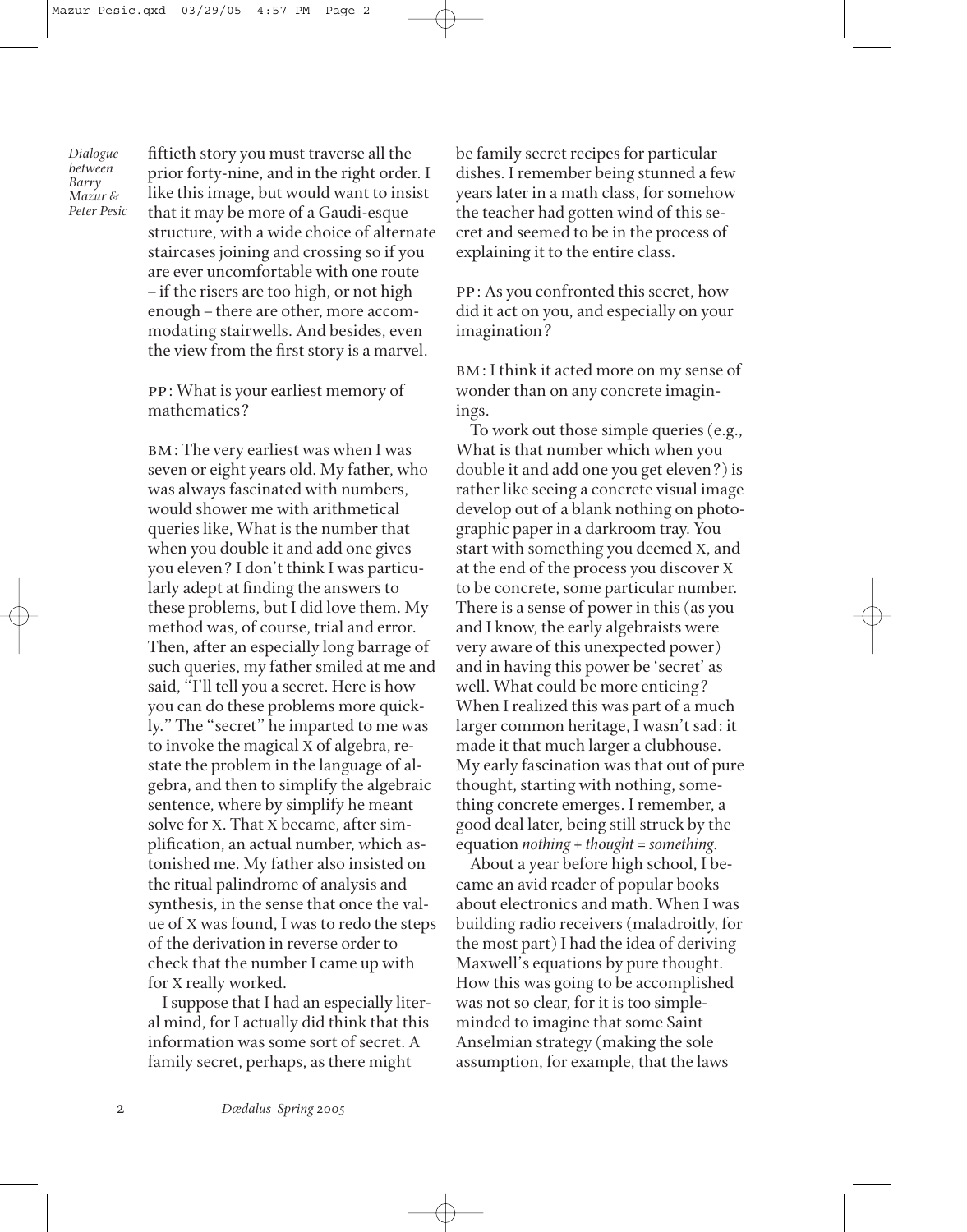governing radio transmission were the "most perfect laws") would lead to laws none other than Maxwell's. But when I was in high school I had complete faith that such a derivation was possible.

pp: In those early days, to what extent was your access to mathematics mediated through physical devices like radios or through visualization, as in electronic schematics? I am thinking of Einstein's insistence that he was always primarily a visual thinker, not an abstract one.

BM: Let me respond to this question going from the back to the front. I don't think I ever deal with things that are abstract. To be more explicit, I don't like the word 'abstract' except as a comparative term, even though lots of mathematicians use it in a way that reminds me of the dangling comparatives that sometimes show up in ordinary speech. Texts and courses have titles like *Abstract Algebra*, etc.; my impulse when I see these is to wonder, "Abstract compared to what?" To put it another way, think of the tactic of taking a concept that has arisen in one context and then stripping it from that particular context. For instance, start with Euclidean geometry in the full expression of its geometric intuition and with all its axioms, then strip a few axioms from the list and consider the structure that ensues, with either no concrete realization in mind, or at least as an entity of thought separate from any geometric realization. This is a situation where I believe it is helpful to say that one has abstracted a structure, separating it from its habitual concrete and visualizable context.

Even so, I'm hesitant to use such a Latinate word as 'abstract' for this mode of thought. Aristotle, for example, has at least two different ways of referring to the activity of abstraction: He employs

the verb *aphairein,* which indeed means to 'abstract,' to 'take away.' But at times, as in Book 13 of the *Metaphysics*, he employs the more explanatory phrase "to take that which does not exist in separation and consider it separately"–a description that has, to my mind, a less scary aspect. But once the concept has been, as people say, abstracted, or once it is, as Aristotle would say, taken separately, if one is to deal effectively with it, one must floodlight it with intuitions of some sort or other. If one is really thinking about this 'abstracted' concept and working with it seriously, it will become utterly as concrete as any other concept. Of course, one may have to homegrow the appropriate intuitions to deal seriously with it.

Electronics, or at least circuitry at the primitive level that I used as a kid, was saturated with concretizing analogies. As I'm sure you know, Kirchhoff's law and Ohm's law are made vivid by a simple analogy to hydraulics–plumbing, if you wish. And Maxwell, when he sought to give vocabulary for the energy in electromagnetic fields, went surprisingly further with this analogy: the somewhat mysterious displacement current that he denoted *j* (and that seemed so wonderful to me when I first encountered it) – a marvelous concretization of 'action at a distance.'

pp: What you are saying here is consistent with what you write in *Imagining Numbers,* where you seek felt correlates for an 'abstract' concept like *i =* √*-1*. But now you are extending this view in a daring way. What happens then in 'abstract' thinking on the level that you and other mathematicians pursue it, in which (at least for many intelligent people) there seems to be *no* trace of any sensual, concrete content?

*Mathematics, imagination & the beauty of numbers*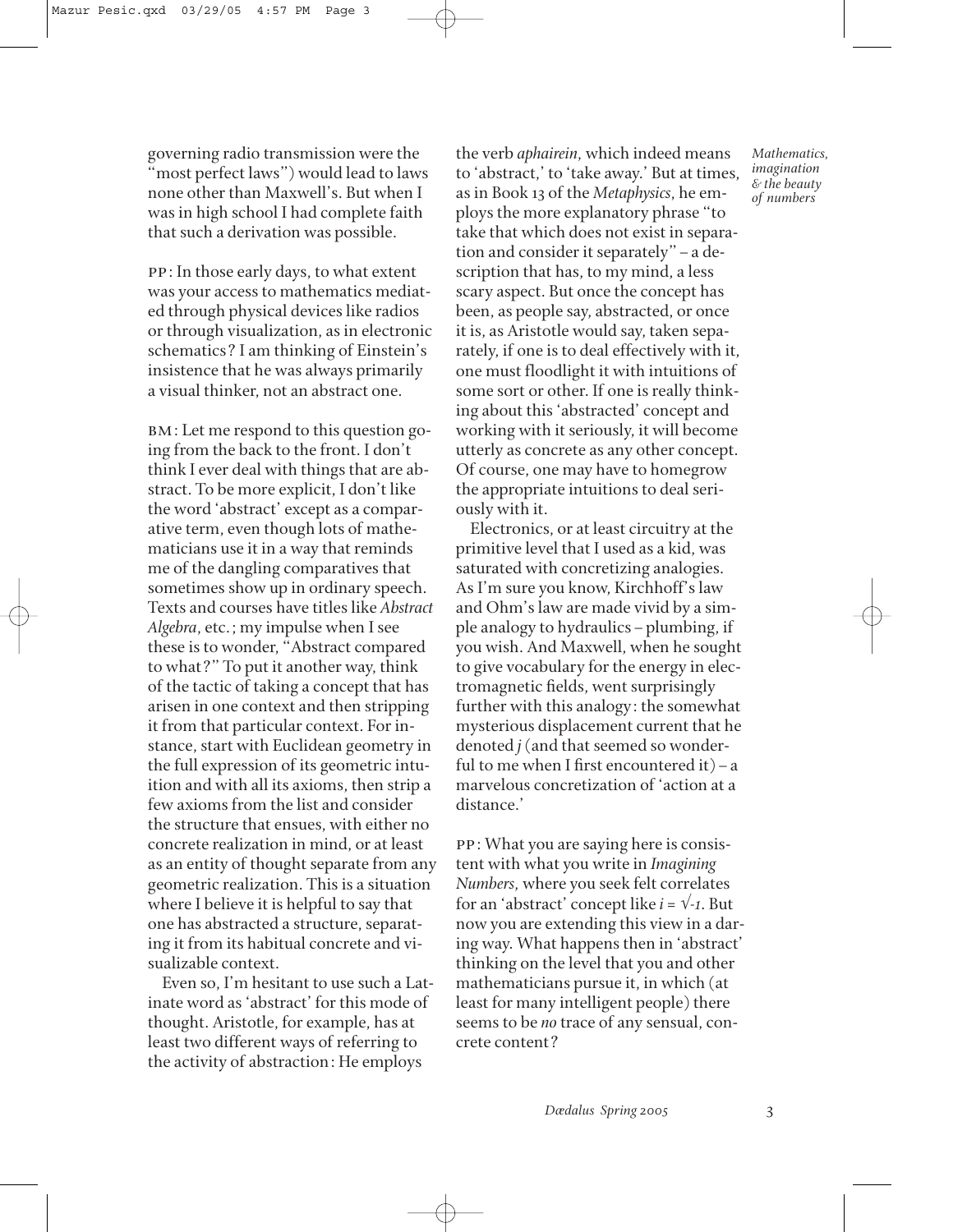*Dialogue between Barry Mazur & Peter Pesic* BM: I think that analogy is a powerful tool, and it can extend, indefinitely, the range of what we are happy to call concrete, or sensual. Let us start with the truism that the stock-in-trade of poets is to concretize things by analogy. Any snatch of poetry offers some illustration of this. Consider, for example, these lines of Yeats: "Like a long-legged fly upon the stream / His mind moves upon silence." Here the equation is between something that is concrete/sensual and external (the "long-legged fly upon the stream") and something that might actually be even more intimately connected to us, but much harder to catch and hold still: a curious interior state.

Mathematicians are constantly using analogy to expand the realm of what they hold to be concrete. The ubiquitous activity of generalizing, which is one of the staples of mathematical and scientific progress, is a way of analogizing. We start with a structure or concept we feel at home with (say, multiplication of ordinary numbers), and we see a broader realm for which the same or at least an analogous structure or concept may possibly make sense (say, think of composition of transformations as a kind of multiplication operation). We make ourselves at home with this more general concept, initially at least, by depending heavily on the analogy it has with the more familiar, less general concept.

One genre of analogizing in mathematics is to deal with a problem that at first does not seem to be geometric by recasting it in geometric language. For example, consider Fredholm's idea for finding the (unique) function that is the solution of a certain type of equation by translating the problem to that of finding a fixed point of a certain distanceshrinking transformation on a geometric space.

pp: In your view, is there, then, *any* part of mathematics that is radically divorced from sensual intuition? What about number theory, where there is no geometric, hence visual, field, at least at first glance?

BM: I don't think there is any mathematics radically divorced from some kind of vivid intuition that illuminates it and ties it to the sensual.

You say that number theory has no geometric, hence visual, field at first  $g$  ance – but that is only at first glance. For most practitioners of number theory these days, number theory is intensely geometric. In the late 1950s and early 1960s I was a geometer, a topologist, and the hook that got me fascinated with number theory was to understand that the set of integers

 $\ldots$  -3, -2, -1, 0, +1, +2, +3...

has properties closely analogous to the three-dimensional sphere. Strange as it may seem, the prime numbers are analogous to knots (closed non-self-intersecting loops) in the three-dimensional sphere. Once you see this analogy you begin to see deeply instructive parallels between geometry and number theory.

For example, the skew symmetry of the linking number of one knot relative to another is somehow formally related to what is known in number theory as quadratic reciprocity (a deep reciprocal relationship, initially discovered by Gauss, that holds between any two prime numbers). This is hardly the only analogy that ties number theory to geometry–there are so many that very often it is hard to classify a theorem as being in the one field or the other.

The connections here began as far back as in the works of Abel, in that Galois theory itself sits–ambiguously–between geometry (the study of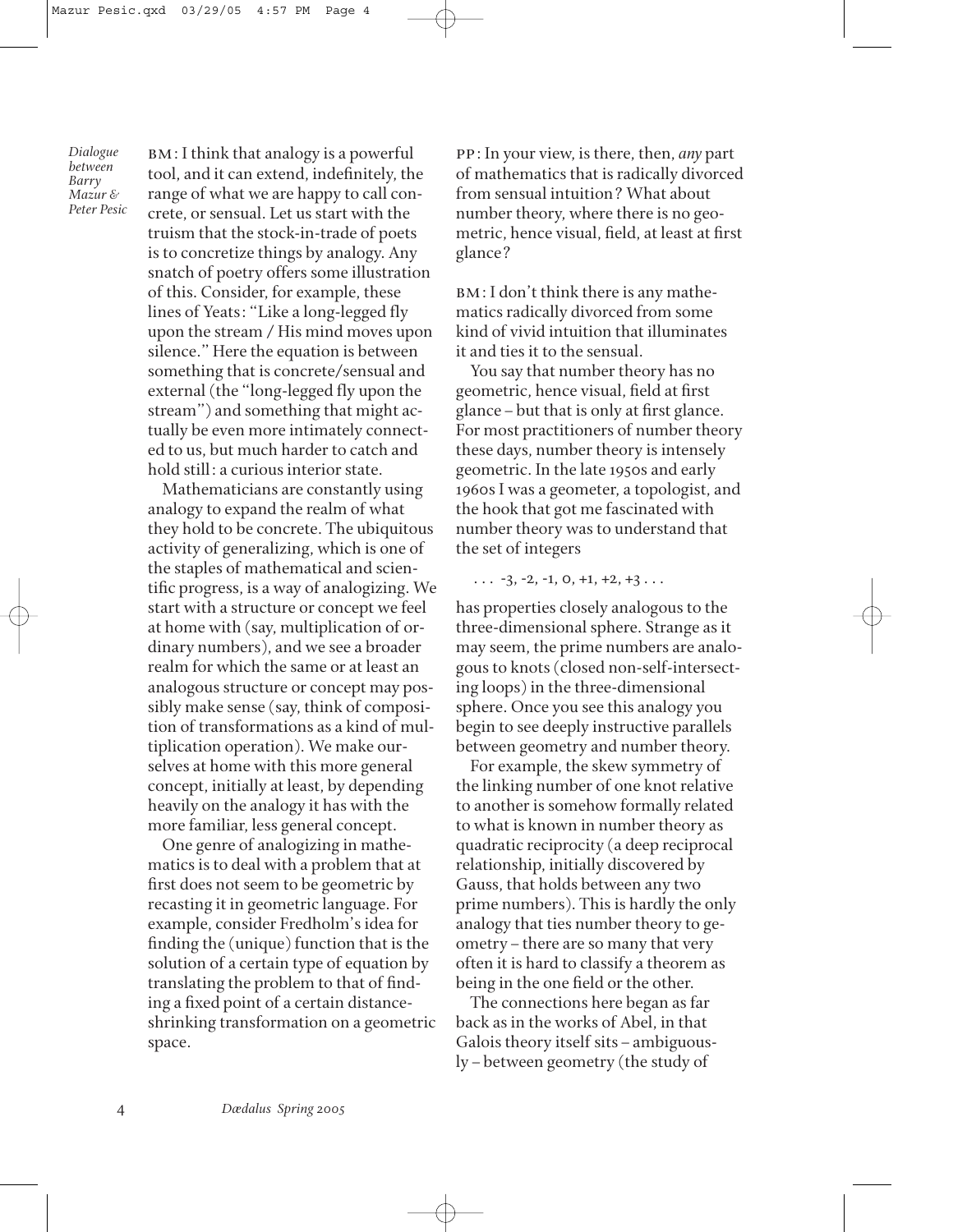finite coverings of spaces) on the one hand, and algebra (the study of solutions of polynomial equations). This relationship was thoroughly understood by Kronecker and Weber over a hundred years ago. The mathematical discipline of algebraic geometry already expresses the ineluctable joining of these fields.

Sixty years ago, André Weil dreamt up a striking way of very tightly controlling and counting the number of solutions of systems of polynomial equations over finite fields (this being a quintessentially number-theoretic problem) by surmising that there must be a tool for number theory closely analogous to the basic topological theory that efficiently counts the numbers of intersections that one geometric subspace has with another subspace when both are contained within a larger ambient space. All this apparatus has now been set up and establishes a vivid geometric mode of understanding polynomials and systems of polynomials in any algebraic context; indeed, much of number theory is now very comfortably viewed as a piece of a smooth-working synthesis, usually referred to as arithmetic algebraic geometry.

This long-winded answer, then, is simply to say that to many current researchers, number theory is inseparable from geometry, and much mathematical work occurs in a realm that is–marvelously– a synthesis of the two.

pp: But what about considerations involving higher dimensions than the three of common spatial experience? Must we rely on analogies to that common world? To what extent would that be possible without, perhaps, deluding ourselves that we are really understanding those more complex spaces, not just squashing them to fit our limited senses?

bm: But I think we *are* squashing them, and slicing them, to fit our limited senses – or at least to fit the limits that our senses are constrained to at present. And squashing them is a prelude to understanding them. Without some real innovation, real insight, and exercise of imagination, you don't even know how to begin any squashing procedure.

Squash how? Any act of squashing takes work, and the work itself is what expands one's intuition–expands the limits of our senses. Let me remind you of some standard examples. The most immediate source of examples does not come from high dimensions, but is already in our three-dimensional space of common experience. To visualize things well in three dimensions takes some artifice. Think of the repertoire: the top view, side view, front view, etc., of architectural drawings; the Mercator and other projections to render the globe flat; the CAT scans and MRIs that make pictures of slices of three-dimensional bodies, these slice pictures being taken in various moving and rotating planes and then cleverly put together to render a more faithful understanding of the full three-dimensionality of the examined body. Or think, if you wish, about that chair you are looking at, which you have only one view of (give or take a bit of the parallax of your two eyes and your moving head), and whose utter three-dimensionality you are so at home with.

In a way, all the artifices, as I called them, which work so well for us to substantiate our common three-dimensional experience, are there to be employed to bring higher dimensions into our ken as well. The special theory of relativity deals with four coordinates (*x,y,z,t*) usually referred to as 'space-time,' and the usual way of thinking graphically about anything happening in this fourdimensional geometry is as a movie of

*Mathematics, imagination & the beauty of numbers*

*Dædalus Spring 2005* 5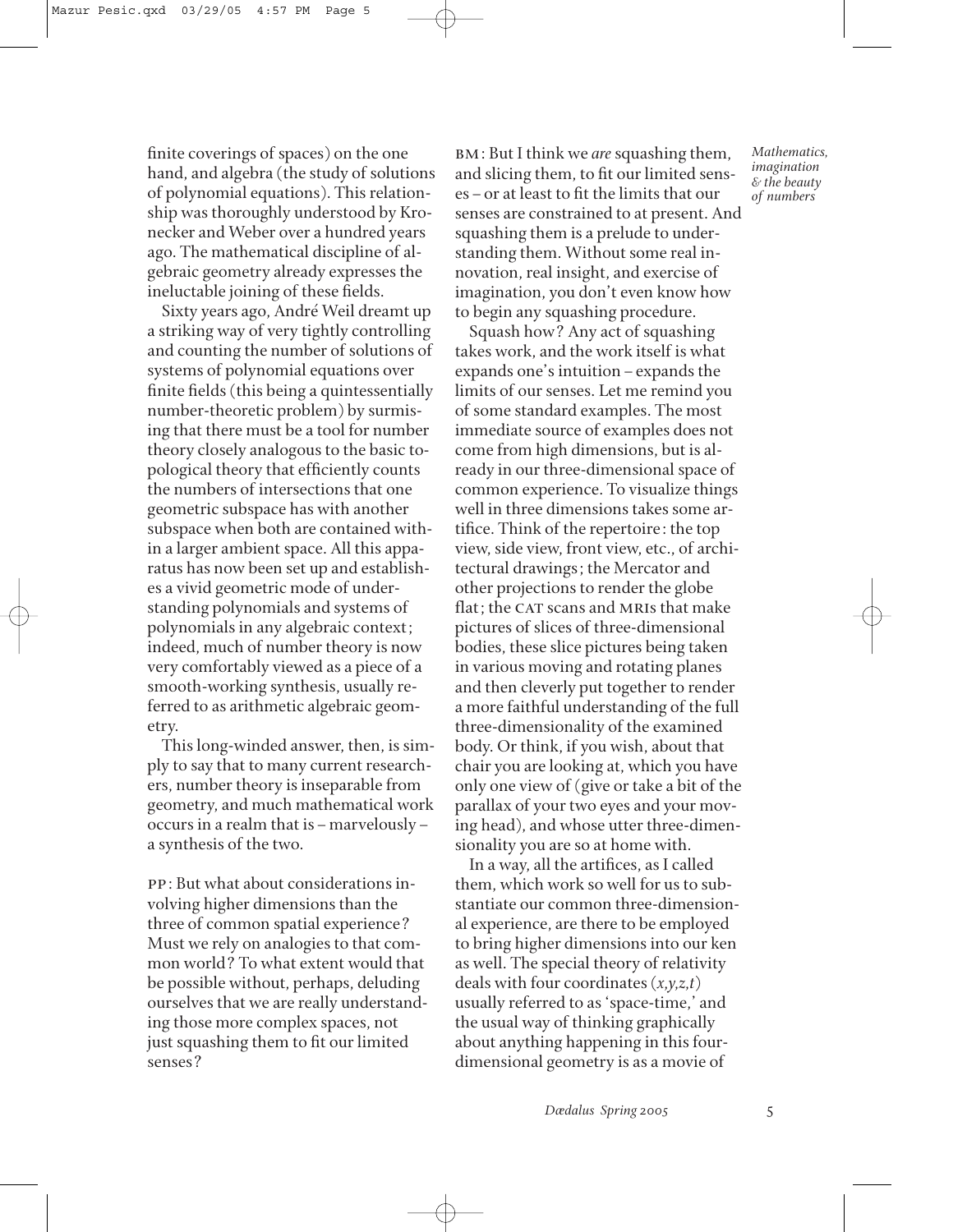*Dialogue between Barry Mazur & Peter Pesic* three-dimensional slices changing in time.

But there are other modes of squashing the thing down to our limited senses, thereby, in effect, extending those senses. For example, one might envision the four-dimensional space as a planar (i.e., two-parameter) family of planes that, taken all together, fill out fourdimensional space: every point in fourdimensional space will lie on exactly one of these two-dimensional slices. The fun here is that you need a two-dimensional collection of these two-dimensional slices to sweep out the entirety of fourdimensional space:  $2 + 2 = 4$ , after all. You then have the option of thinking of (or visualizing, if you wish) any geometric object in four-dimensional space in terms of how it is diced by this procedure. This type of intuition is very well developed in people who do complex analysis.

Even this list understates the issue. One isn't quite finished if I just give you a finite repertoire – a bag of tricks, so to speak, in the art of squashing–because at a point in one's development of these intuitions, one actually sees more than the mere sum of tricks. One realizes that there is a certain unexpected pliability of spatial intuitions that makes spaces of *any* dimension equally accessible– equally accessible, and in certain respects (and here's a surprise) more easily accessible than lower-dimensional spaces. Topologists understand very well that for certain important work, higherdimensional spaces are simply easier than lower-dimensional spaces–there's more room to move around!

For example, the Poincaré conjecture was first proved by Steve Smale in the mid-1960s in dimensions equal to five or more. It took well over a decade after that for it to be proved by Michael Friedman in dimension four. Dimension three is still open, although a Russian mathematician, Perelman, has recently announced that he has a proof. The short answer here is that one will always try to reach out as far as one can with whatever intuition one has and squash as much as one can into it. Doing this squashing has the effect of extending and improving our intuition.

pp: Are there *no* spaces that are utterly alien to our intuition, only available through a kind of reasoning that is not accessible to our senses?

BM: I want to think of our intuition as not an inert, unchanging resource, but rather as something that can expand when challenged, when exercised. And the mechanism that forces this expansion is analogy. So, are there spaces utterly alien to our intuition? All I can say is that I don't think utterly.

pp: But the very struggle of human imagination to extend itself so far past its common limits indicates that these spaces really may transcend our sensibility. We struggle to grasp new mathematical truths not just because it is hard to visualize them, but also because they defy our most deeply held presumptions. For instance, we try to visualize the infinite-dimensional Hilbert space of quantum theory using visual analogues, but a spinning ball is utterly unlike an electron with spin. At a certain point, doesn't the visual and anthropomorphic fail just because we have gone beyond what we can visualize? And doesn't symbolic mathematics then save us by allowing us to reason securely even when we can no longer see?

BM: What you say is unassailable. But the full panoply of our mathematical intuitions–the intuitions that mathe